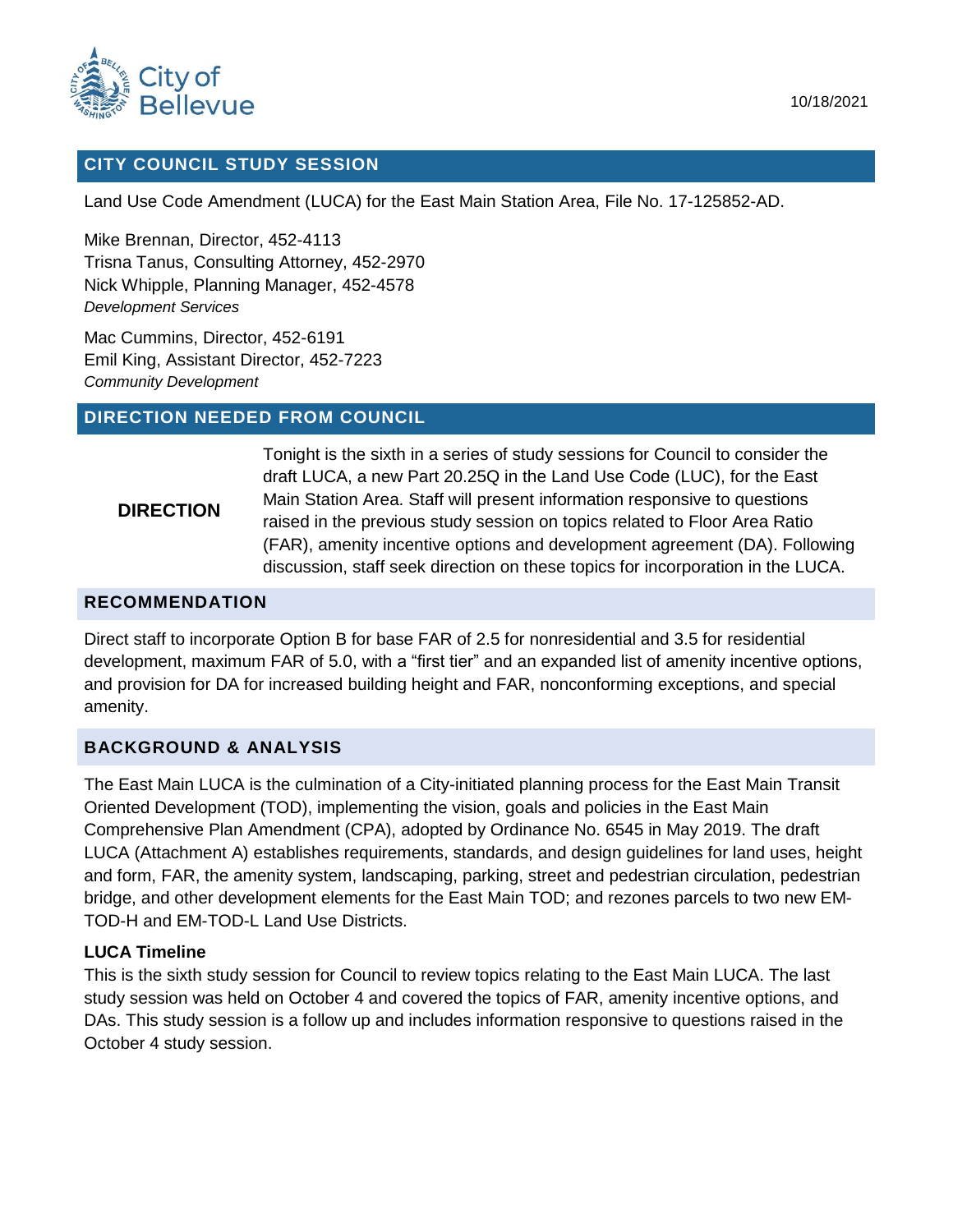A detailed list of topics, which correspond to the timeline below, is provided in Attachment B. This list also documents Council direction and feedback on these topics. The previous list of stakeholder requests published for the July 26 public hearing is also included for reference as Attachment C.



#### **Proposed Council Meeting Schedule**

|   | <b>Council Meeting Date</b> | <b>Topics</b>                            |  |  |
|---|-----------------------------|------------------------------------------|--|--|
| ⊠ | <b>Study Session 4</b>      | <b>Building height</b>                   |  |  |
|   | September 13                | Minimum housing                          |  |  |
|   |                             | Affordable housing                       |  |  |
| ⊠ | <b>Study Session 5</b>      | $\bullet$ FAR                            |  |  |
|   | October 4                   | Amenity incentive options                |  |  |
|   |                             | DA                                       |  |  |
| ⊠ | <b>Study Session 6</b>      | $\bullet$ FAR                            |  |  |
|   | October 18                  | Amenity incentive options                |  |  |
|   |                             | DA                                       |  |  |
|   | <b>Study Session 7</b>      | • Floor Plate size/Stepback              |  |  |
|   | November 1                  | Wrap-up minor topics                     |  |  |
|   |                             | Non-conforming provisions                |  |  |
|   |                             | <b>Bellevue Athletic Club exceptions</b> |  |  |
|   | <b>Study Session 8</b>      | Decision point for final draft           |  |  |
|   | November 15                 |                                          |  |  |
|   | <b>Regular Session</b>      | <b>Final Adoption</b><br>$\bullet$       |  |  |
|   | December 6                  |                                          |  |  |

### **City Framework and Needs**

Incentive zoning is a voluntary program that allows developers to exceed the "base FAR" and/or "base height" to achieve additional FAR and height in exchange for providing public benefits. This program is included in the East Main LUCA to ensure new development provides public amenities that support Council and public priorities. Staff has calibrated the East Main incentive zoning program to accomplish those objectives, relying on the City's Economic Analysis Report prepared by ECONorthwest. A more detailed discussion on the City's incentive zoning framework and City needs is in the memorandum for the October 4 study session.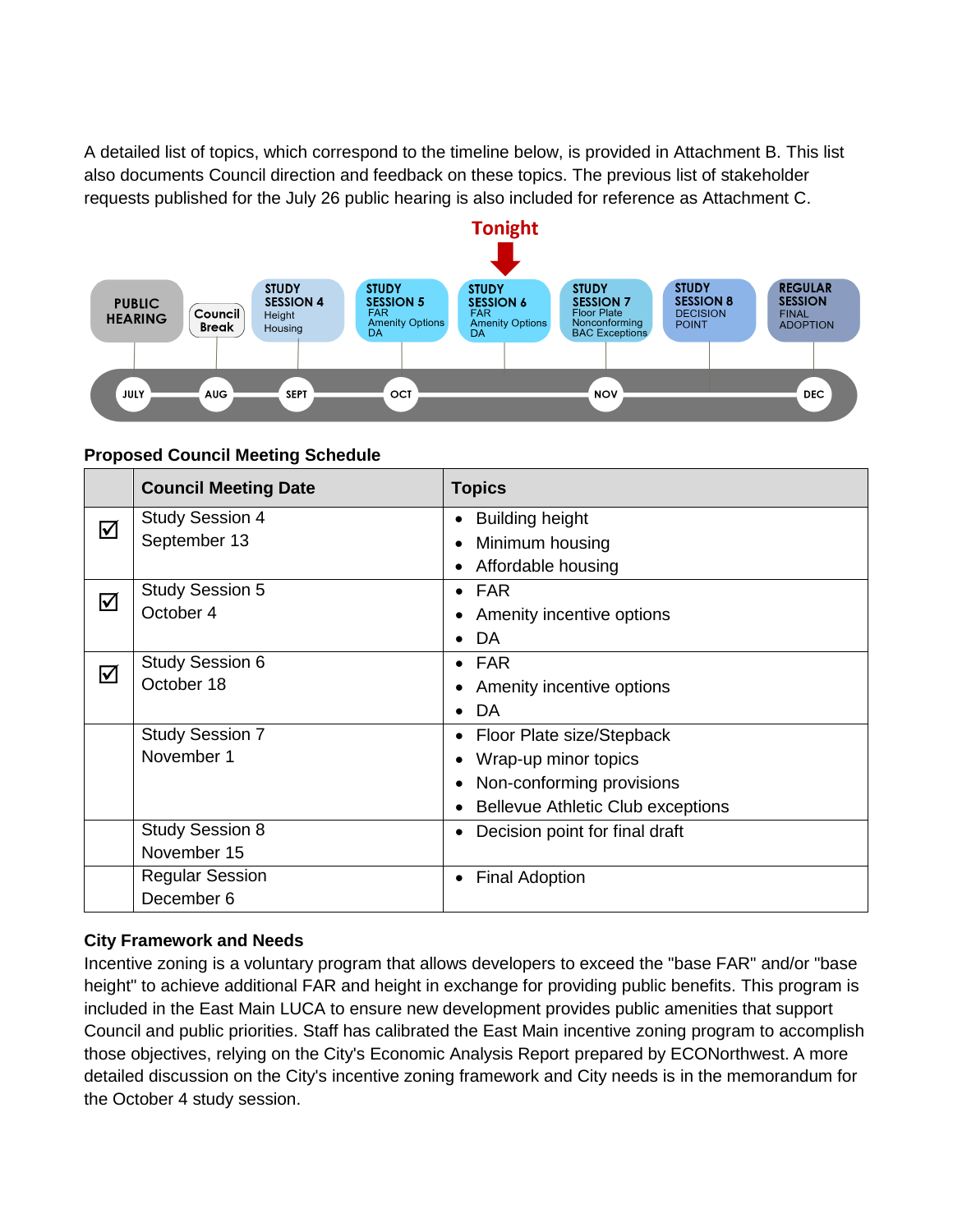## **FAR, Amenity Incentive Options, and DA**

As summarized in the table below, two available options are in front of Council: (A) the current draft LUCA; and (B) possible adjustments based on Council feedback for economically attractive base FAR, a focused list of "first tier" amenities, an expanded list of amenities, and use of DA for certain items. Stakeholders have also made requests beyond these two options. More information and analysis on these options and further requests may be found in the memorandum for the October 4 study session.

| <b>Topics: FAR, Amenity Options, and DA Items</b> |                      |                           |                        |                   |  |  |
|---------------------------------------------------|----------------------|---------------------------|------------------------|-------------------|--|--|
| Packaged                                          | <b>FAR</b>           | <b>First Tier Amenity</b> | Remaining              | <b>DA Items</b>   |  |  |
| <b>Options</b>                                    |                      | <b>Options</b>            | <b>Amenity Options</b> |                   |  |  |
| Option A                                          | <b>Base FAR:</b>     | Nonresidential:           | 1. Affordable          | No DA option      |  |  |
| (Draft                                            | 2.5 (nonresidential) | • Open Space              | Housing                |                   |  |  |
| LUCA)                                             | 3.5 (residential)    | • Child Care              | 2. Open Space          |                   |  |  |
|                                                   |                      | • Potential Street        | 3. Child Care          |                   |  |  |
|                                                   | Maximum FAR:         |                           | 4. Potential Street    |                   |  |  |
|                                                   | 5.0                  | Residential:              | 5. Stream and          |                   |  |  |
|                                                   |                      | • Affordable              | Wetland                |                   |  |  |
|                                                   |                      | Housing                   | 6. Public Art          |                   |  |  |
|                                                   |                      |                           | 7. Enhanced            |                   |  |  |
|                                                   |                      |                           | Streetscape            |                   |  |  |
|                                                   |                      |                           | 8. Sustainability      |                   |  |  |
|                                                   |                      |                           | Certification          |                   |  |  |
| <b>Option B</b>                                   | <b>Base FAR:</b>     | Nonresidential:           | $1 - 8$ above, plus:   | DA for:           |  |  |
| (Staff                                            | 2.5 (nonresidential) | • Open Space              | 9. Pedestrian          | • Increasing      |  |  |
| recom-                                            | 3.5 (residential)    | • Child Care              | bridge                 | maximum height    |  |  |
| mended)                                           |                      | • Potential Streets       | 10. Special amenity    | • Increasing      |  |  |
|                                                   | <b>Maximum FAR:</b>  |                           | 11. Performing arts    | maximum FAR       |  |  |
|                                                   | 5.0                  | <b>Residential:</b>       | space                  | • Nonconforming   |  |  |
|                                                   |                      | • Affordable              |                        | exceptions        |  |  |
|                                                   |                      | Housing                   |                        | • Special Amenity |  |  |

| Stake-<br>holder<br>Request | Base FAR:<br>3.5 (nonresidential)<br>3.5 (residential)<br>Maximum FAR:<br>5.3 | Nonresidential:<br>• Open Space<br>• Child Care<br>• Potential Street<br>$\bullet$ Enhanced<br>Streetscape | $1 - 11$ above<br>DA for:<br>(fees) | • Catalyst Project<br>• Special Amenity<br>• Open Space<br>• Other provisions, |
|-----------------------------|-------------------------------------------------------------------------------|------------------------------------------------------------------------------------------------------------|-------------------------------------|--------------------------------------------------------------------------------|
|                             |                                                                               | Residential:<br><b>Affordable Housing</b>                                                                  |                                     | limitless                                                                      |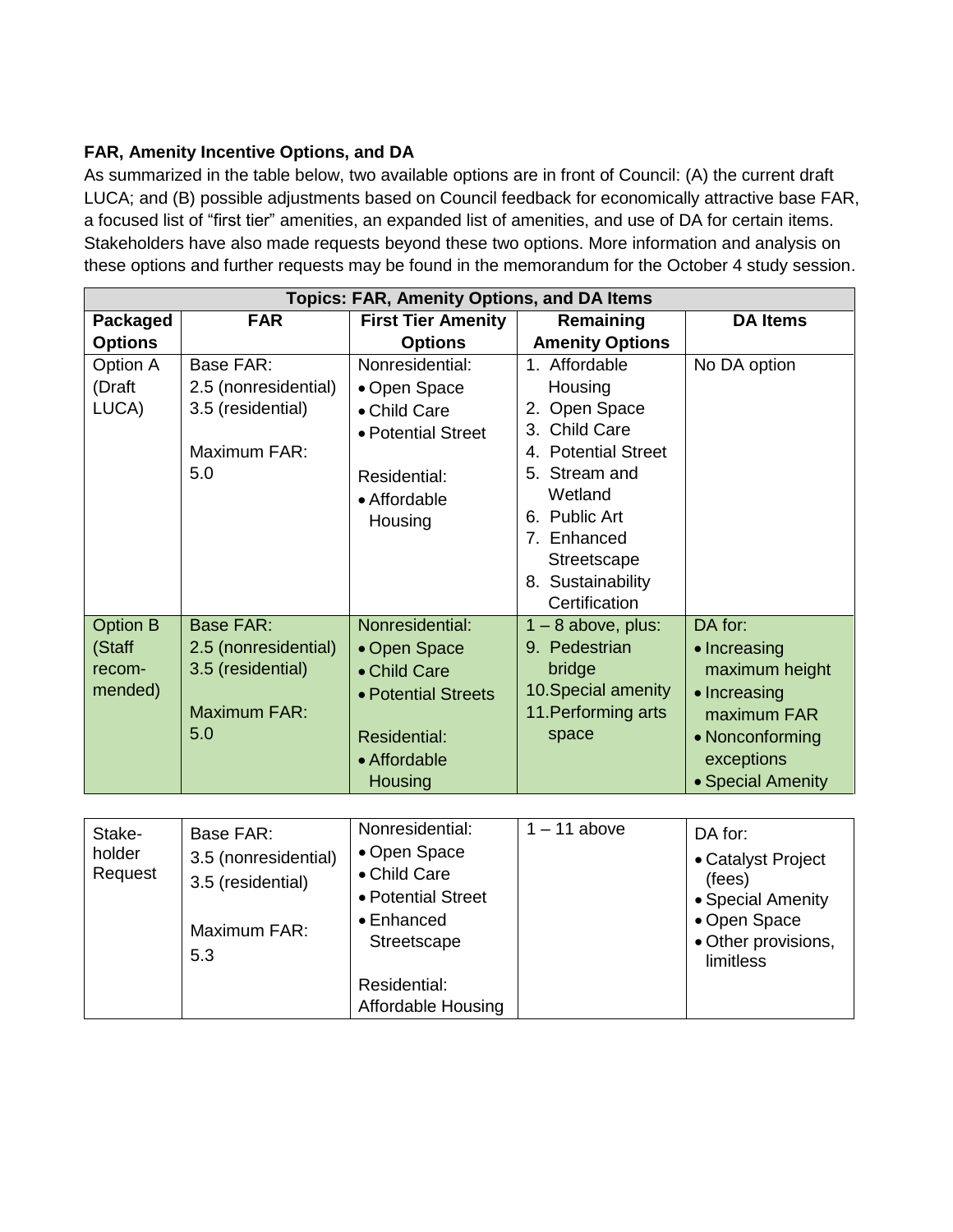## **Responses to Questions from the October 4 Study Session**

At the October 4 study session, Council raised several questions related to the topics of FAR, amenity incentive options, and the use of DAs. These questions along with staff responses are as follows.

## 1. Are there provisions for pedestrian and bicycle connectivity in and around East Main?

Response: Council has previously expressed their interest in including pedestrian and bicycle connectivity in and around East Main, while enabling different design solutions as may be desired by the developer. To that end, the draft LUCA includes two required east-west connections—a Pre-Located Street located wholly on the Hilton property (private street for vehicles and pedestrians,

and may also accommodate bicycles) and a pedestrian/bicycle path.

Additionally, there are other opportunities for pedestrian and bicycle connectivity. The draft LUCA would allow the developer to choose to include Potential Streets and/or Open Spaces to meet the block length and perimeter requirements. A Potential Street is at minimum a pedestrian street, but may also accommodate bicycles and vehicles. An Open Space provides for pedestrian paths and can include bicycle paths.

Stakeholders have asked for the required pedestrian/bicycle path to be a pedestrian-only path due to the grade change between 112<sup>th</sup> Avenue SE and 114<sup>th</sup> Avenue SE. The existing Main Street "slip ramp" and required Pre-Located Street will provide east-west bicycle connections through East Main.



Additional bike paths may also be provided through the provision of Potential Streets and Open Space. For these reasons, staff recommends amending the draft LUCA to provide a pedestrian-only path in place of the pedestrian/bicycle path shown in the image above.

The combination of existing and required connections (Main Street "slip ramp" and Pre-Located Street) and optional connections (Potential Streets and Open Spaces) supports larger scale connectivity provided by the Lake to Lake Trail running east-west along Main Street and the Lake Washington Loop running north-south along 114<sup>th</sup> Avenue SE.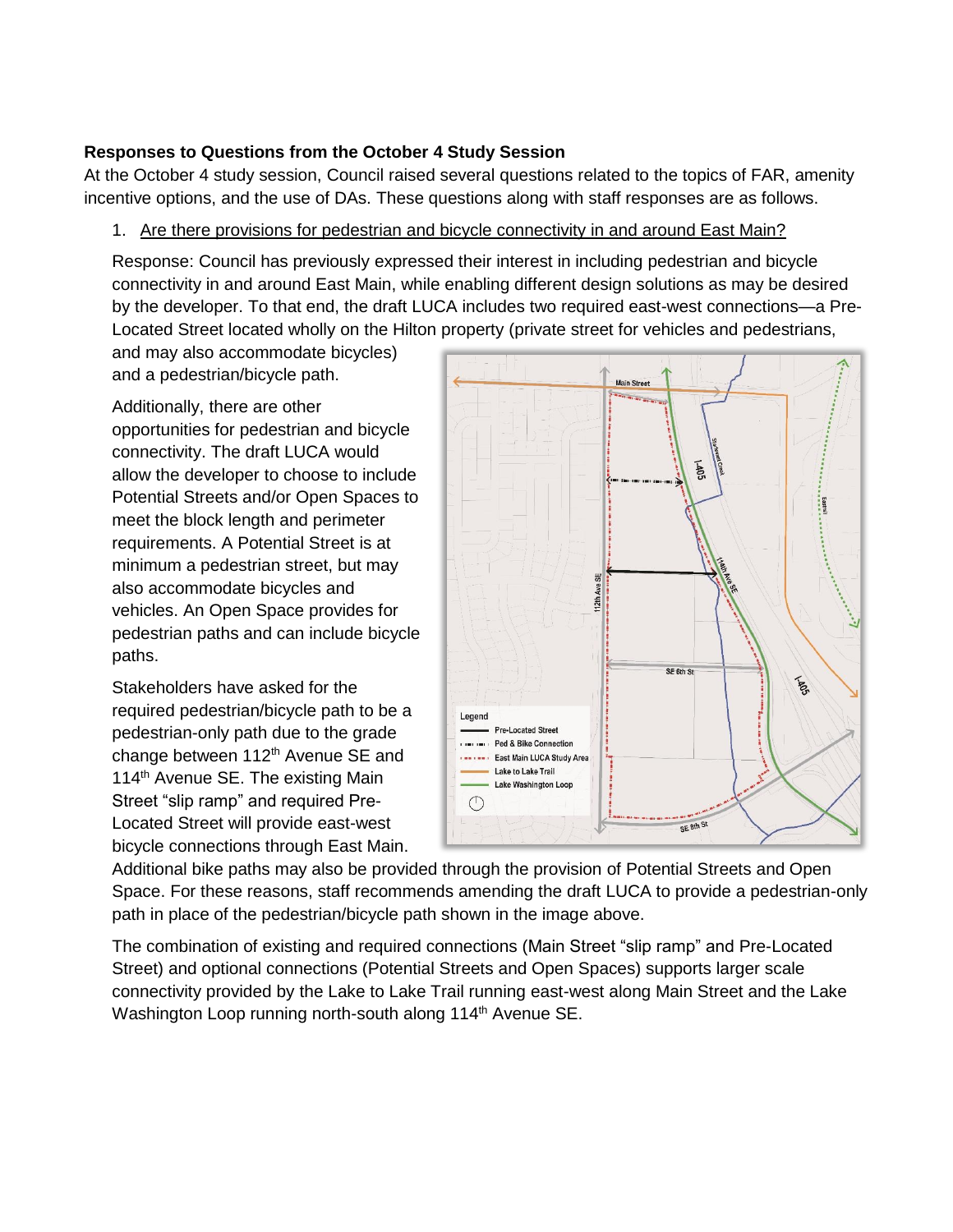## 2. What AMI level is included for Affordable Housing, and is there an opportunity for ownership of Affordable Housing?

Response: The draft LUCA includes Affordable Housing at 80 percent Area Median Income (AMI), which is consistent with the City-wide affordability level.

Stakeholders have asked to expand the affordability level to 100 percent AMI for owned Affordable Housing or condos, similar to what is allowed in BelRed. In previous discussions, Council has expressed an interest in this expansion. Staff recommends amending the draft LUCA to include 100 percent AMI to increase ownership opportunities for Affordable Housing.

### 3. What is the effect of increasing the nonresidential base FAR from 2.5 to 3.5?

Response: A critical step in realizing the public benefits through an incentive zoning program is calibrating the base FAR relative to the maximum FAR. A base FAR that is set too low relative to the maximum FAR will result in amenities that are too costly and may substantially delay development. In turn, a base FAR that is set too high relative to the maximum FAR may chill developer motivation to participate in the incentive zoning program, resulting in developments built only to the base FAR with no public amenities.

Staff has relied on the analysis performed by the City's economic consultant, ECONorthwest, to set an economically attractive Base FAR to incentivize near-term development of the East Main area, while generating public benefits. Below is a comparison of approximate nonresidential build-out of the Red Lion and Hilton parcels,approximately 15.5 acres, with base FAR of 2.5 as compared to a base FAR of 3.5. This hypothetical example illustrates that setting the base FAR too high will result in substantially reduced public amenities.

| <b>Base FAR</b> | <b>By Right SF</b> | <b>Earned SF</b> | <b>Amenities (Example)</b>  |
|-----------------|--------------------|------------------|-----------------------------|
| 2.5             | ~1,185,000         | ~1,185,000       | 40,000 SF Open Space        |
|                 |                    |                  | (4) Potential Streets       |
|                 |                    |                  | (2) Child Care Service Uses |
|                 |                    |                  | <b>Public Art</b>           |
|                 |                    |                  | <b>Enhanced Streetscape</b> |
|                 |                    |                  | <b>Stream Restoration</b>   |
| 3.5             | ~1,660,000         | ~10,000          | 30,000 SF Open Space        |
|                 |                    |                  | (3) Potential Streets       |

# 4. What is the effect of moving amenity options from second to first tier?

Response: As noted earlier, staff relied on the analysis performed by the City's economic consultant, ECONorthwest, to prepare the draft LUCA, including the list of amenity options. These amenities are tiered, where the first 75-percent must be from the "first tier," and the remaining 25 percent from any benefit on the amenity options list. This tiered system ensures that Councilidentified priorities—affordable housing for residential development, and childcare, open space, and potential streets for office development—are achieved.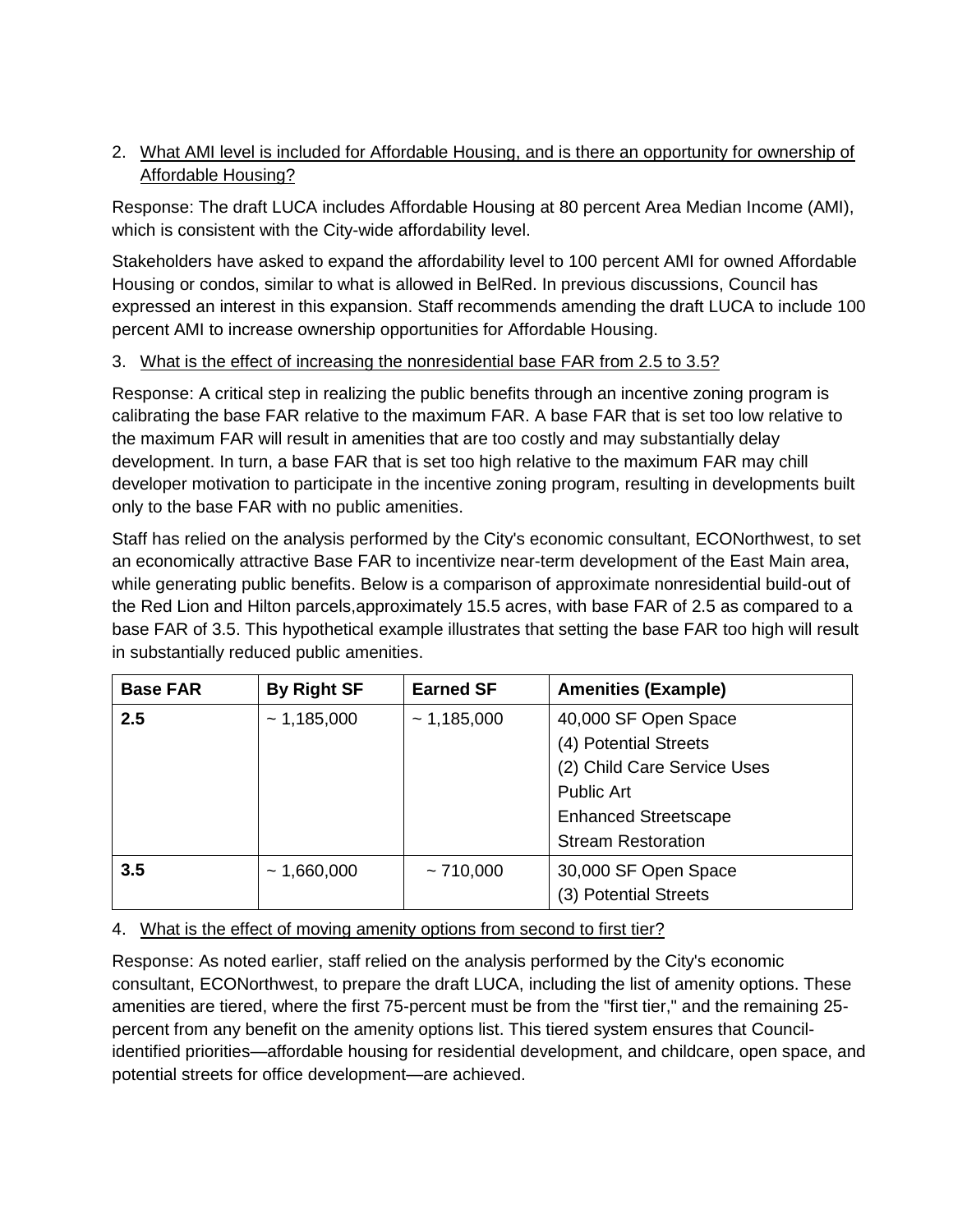Adding an amenity from the second tier into the first tier means that Council values this amenity the same as others in the first tier, and more than the amenities in the second tier. Expanding the first tier amenity list provides the developer more choices, but may result in other top-tier amenities not being created in connection with development.

### 5. What public benefits can be expected with a DA?

Response: The City LUC framework, such as in the Downtown and BelRed Codes, allows for the use of DAs for specified departures. Per Council feedback, staff supports utilizing a DA to depart from specific provisions to increase maximum building height and maximum FAR, excepting nonconforming conditions, and offering a special amenity.

Council has also indicated an expectation that the developer provides additional Affordable Housing and other City-developer negotiated public benefits in exchange for granting the departures. Thus, staff recommends that the LUCA provide a DA process that could allow the developer to depart from the above-listed provisions in exchange for additional Affordable Housing and other agreedupon public benefits.

## **Public Engagement**

Staff has executed a public engagement plan with three modes of outreach to ensure that community members and neighbors, property owners, and all stakeholders and interested parties have the opportunity to stay informed and to provide comments.

- A. Process IV Requirements. The LUCA process is following the Chapter 20.35 LUC procedural requirements to provide opportunities for public comment.
- B. Direct Engagement and Feedback. Dialogue with stakeholders has been ongoing. Stakeholder input has informed the draft LUCA completed in December 2020, as well as the modified draft LUCA included as Attachment A. Stakeholders include the following groups:
	- Wig Properties
	- Bellevue Athletic Club
	- Surrey Downs Neighborhood Association
	- J & J Bellevue
- C. Online Presence. Staff is continuing to update the East Main webpage to inform the public about this LUCA.

# **POLICY & FISCAL IMPACTS**

### **Policy Impact**

The proposed draft LUCA creating a new Part 20.25Q LUC will implement the vision and policies adopted in the CPA for the East Main Station Area.

# **Fiscal Impact**

There is no fiscal impact associated with implementing this proposed LUCA.